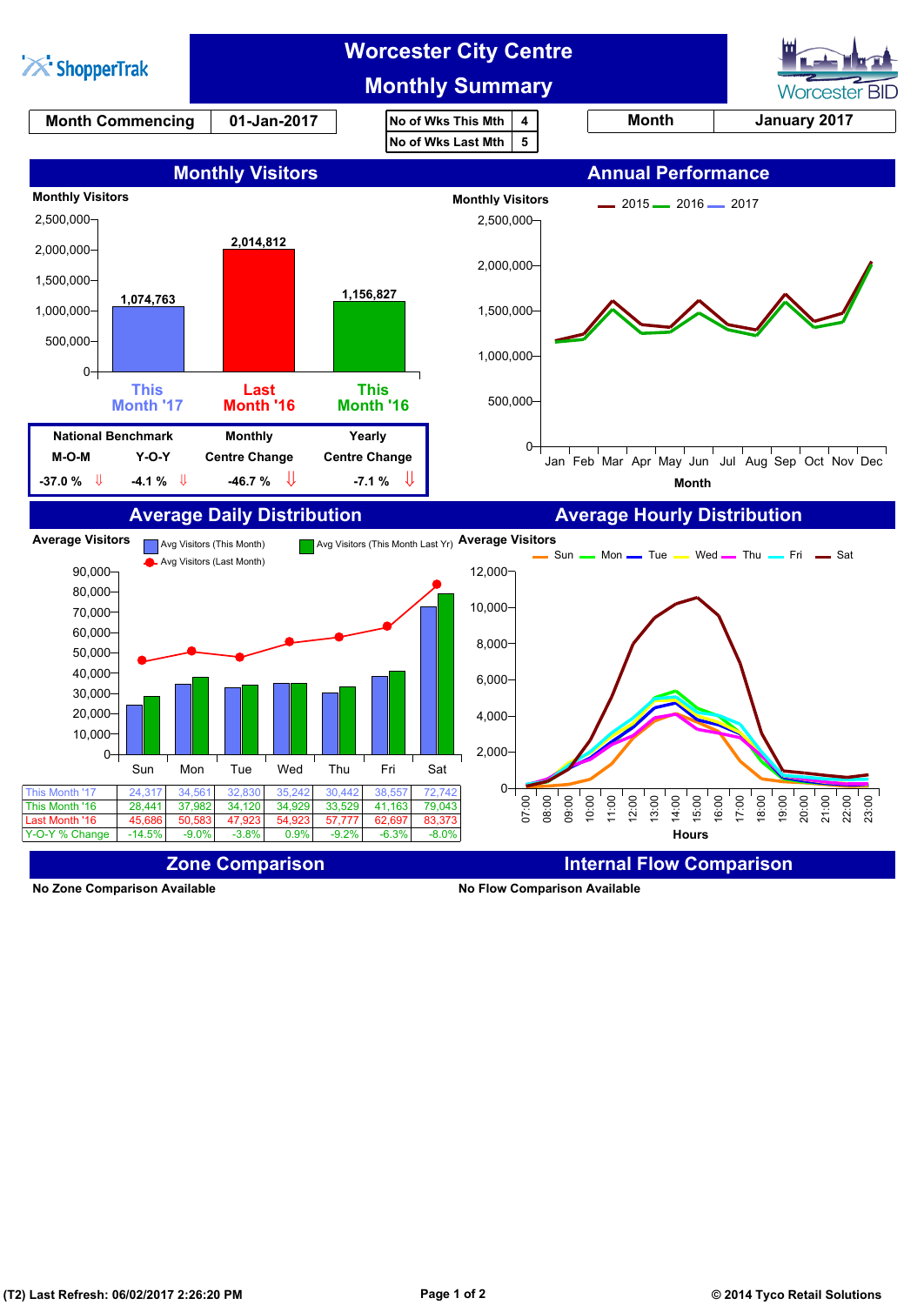

## **FootFall by Entrance**



**(T2) Last Refresh: 06/02/2017 2:26:20 PM Page 2 of 2 © 2014 Tyco Retail Solutions**